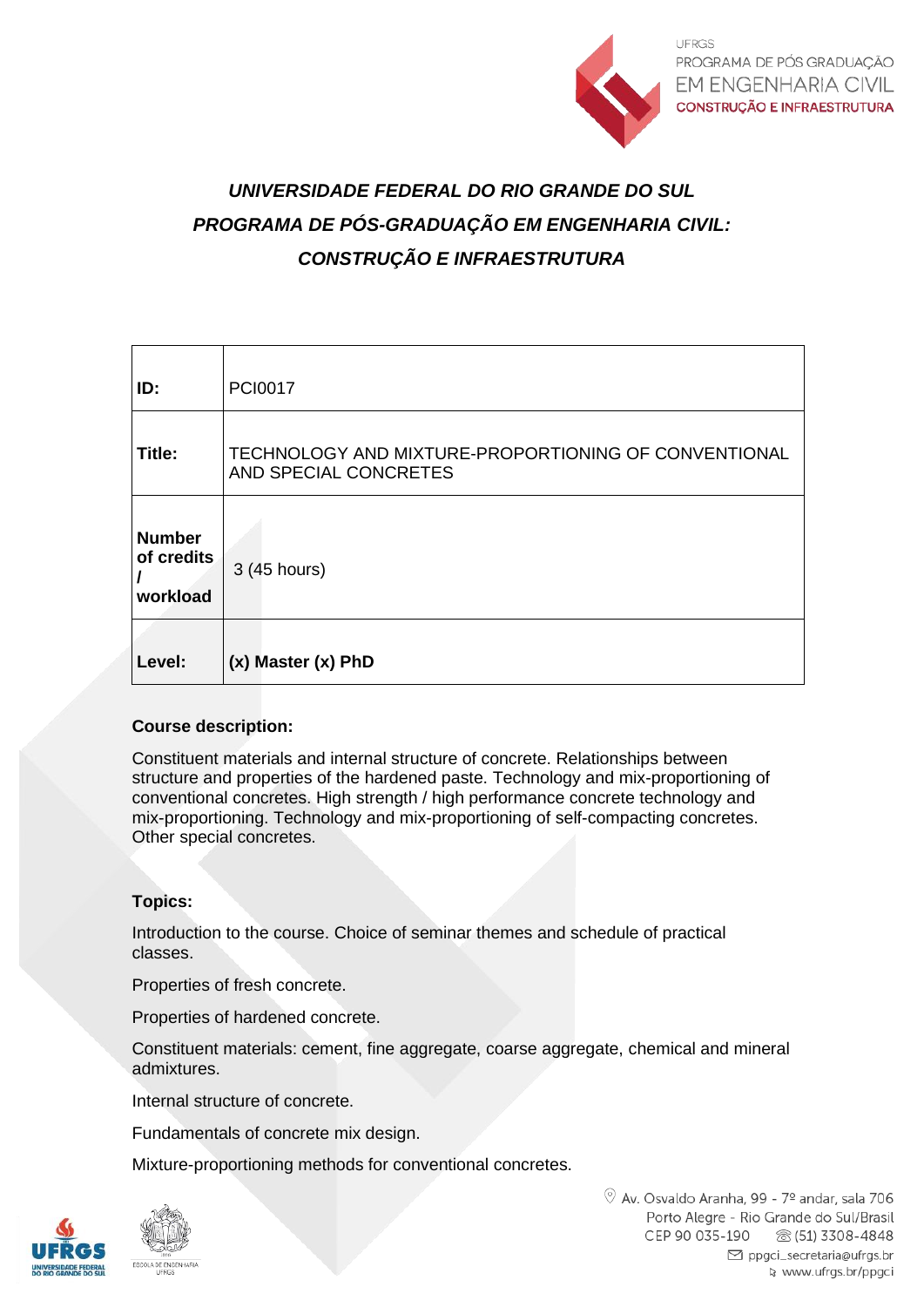

**UFRGS** PROGRAMA DE PÓS GRADUACÃO **EM ENGENHARIA CIVIL CONSTRUÇÃO E INFRAESTRUTURA** 

Mixture-proportioning conventional concrete in laboratory.

High performance / high strength concrete.

Mixture-proportioning methods for high-strength concretes.

Mixture-proportioning high strength concrete in laboratory.

Self-compacting concrete.

Mixture-proportioning methods for self-compacting concretes.

Mixture-proportioning self-compacting concrete in laboratory.

Technological control of concrete.

Special concretes: fiber concrete (GRC), self-cleaning concrete, self-healing concrete.

Presentation of seminars.

Final course evaluation.

## **Objectives:**

This course aims to present the basic concepts and advanced topics related to the behavior of conventional and special concretes, as well as providing the necessary elements for design different types of concrete, developing experimental works.

## **Work method (main activities):**

The course is developed through lectures, demonstration classes of concrete mix design in the laboratory and practical activities developed by the students in the laboratory, and the presentation by the students of the work they developed.

### **Grading:**

The assessment is made by an individual exam at the end of the course about the contents covered in class and by experimental work developed by the students in a group, including a presentation to colleagues and lectures.

The number of experimental assignments, the number of students in each group and the weight of the test and assignments in the final grade is defined at each edition of the course, depending on the conditions of available infrastructure and the number of students enrolled.

## **References:**

AITCIN, P.C. Concreto de Alto Desempenho. São Paulo: Pini, 2000.

AMERICAN CONCRETE INSTITUTE, ACI. ACI 544.1R-96: State-of-the- art report on fiber reinforced concrete. In: Manual of concrete Practice. Detroit, Michigan, v. 5, 2009.

AMETA, Rakshit; AMETA, Suresh C. Photocatalysis. Principles and Applications. 1 ed. Boca Raton: CRC Press, 2017.

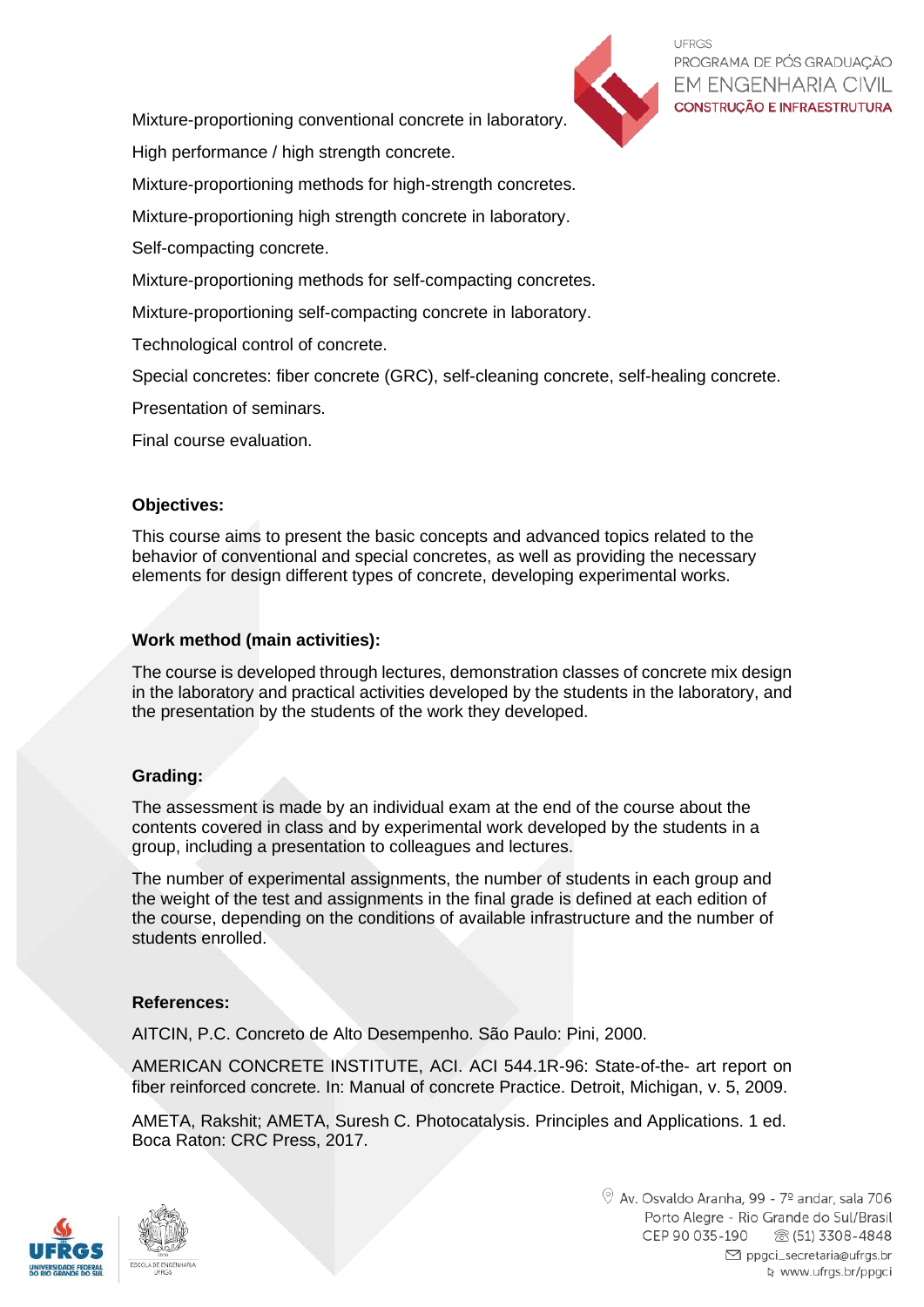BARTOS, P.J.M. Glassfiber Reinforced Concrete: a Review, Materials Science and Engineering, 246. 2017.

BENEDIX, R.; DEHN, F.; QUAAS, J.; ORGASS, M. Application of Titanium Dioxide Photocatalysis to Create Self-Cleaning Building Materials. Lacer, n. 5, p. 157-168, 2000.

CALVO, J.L.G.; PÉREZ, G.; CARBALLOSA, P.; ERKIZIA, E.; GAITERO, J.J.; GERRERO, A. The effect of nanoparticles on the self-healing capacity of high performance concrete. Nanotechnology in Eco-efficient construction, p. 43-67, 2019.

DE BELIE, N. et al. A Review of Self-Healing Concrete for Damage Management of Structures. Advanced Materials Interfaces, v. 5, n. 17, p.1-28, 2018.

DE LARRARD, F.; SEDRAN, T. Mixture-proportioning of high-performance concrete. Cement and Concrete Research, Volume 32, 2002, p. 1699–1704

DE LARRARD, F. Concrete mixture-proportioning: a scientific approach. Modern Concrete Technology Series, v. 9, E & FN SPON, Londres, 1999.

DE ROOIJ, M. et al. Self-Healing Phenomena in Cement-Based Materials. Dordrecht: Springer Netherlands, 2013. v. 11.

DOS SANTOS, G. F. Validação e refinamento de um método de dosagem de compósito cimentício autoadensável reforçado com fibra de vidro (SC-GRCC). 2020. Dissertação (Mestrado em Engenharia) - Programa de Pós-Graduação em Engenharia Civil: Construção e Infraestrutura, Escola de Engenharia, Universidade Federal do Rio Grande do Sul, Porto Alegre, 2020.

EUROPEAN FEDERATION FOR SPECIALIST CONSTRUCTION CHEMICALS AND CONCRETE SYSTEMS (EFNARC). The European guidelines for self-compacting concrete - Specification, Production and Use. In: EFNARC. 2005

FERRARA, L. Fiber Reinforced SCC (FR-SCC). In: KHAYAT, K., De SCHUTTER, G. Mechanical Properties of Self-Compacting Concrete: State-of-the-Art Report of the RILEM Technical Committee 228-MPS on Mechanical Properties of Self-Compacting Concrete. Springfield, IL, USA: Springer, 2014, v. 14, p. 161-219.

HELENE, P. R. L.; TERZIAN, P. Manual de Dosagem e Controle do Concreto. São Paulo: Pini, 1993.

ISAIA, G. C. (Ed.). Concreto: ciência e tecnologia. São Paulo: IBRACON, 2011.

ISAIA, G.C. (Ed.). Materiais de Construção Civil e Princípios de Ciência e Engenharia de Materiais. São Paulo: IBRACON, 2017.

LI, Z. Advanced Concrete Technology. Hoboken: Wiley. 2011.

LIU, J; WANG, K; ZHANG, Q; HAN, F; SHA, J; LIU, J. Influence of superplasticizer dosage on the viscosity of cement paste with low water-binder ratio. Construction and Building Materials, v. 149, 2017, p. 359–366.

MEHTA, P.K.; MONTEIRO, P.J.M. Concreto: Microestrutura, Propriedades e Materiais. São Paulo: IBRACON, 2014.

NARS, M.; EID, C.; HABCHI, R.; MIELE, P; BECHELANY, M. Recent Progress on TiO<sub>2</sub> Nanomaterials for Photocatalytic Applications. Chemistry and Sustainability. ChemSusChem 10.1002/cssc.201800874, 2018.

NAWY, E. G. Fundamentals of High Strength High Performance Concrete. London: Wiley, 2000.